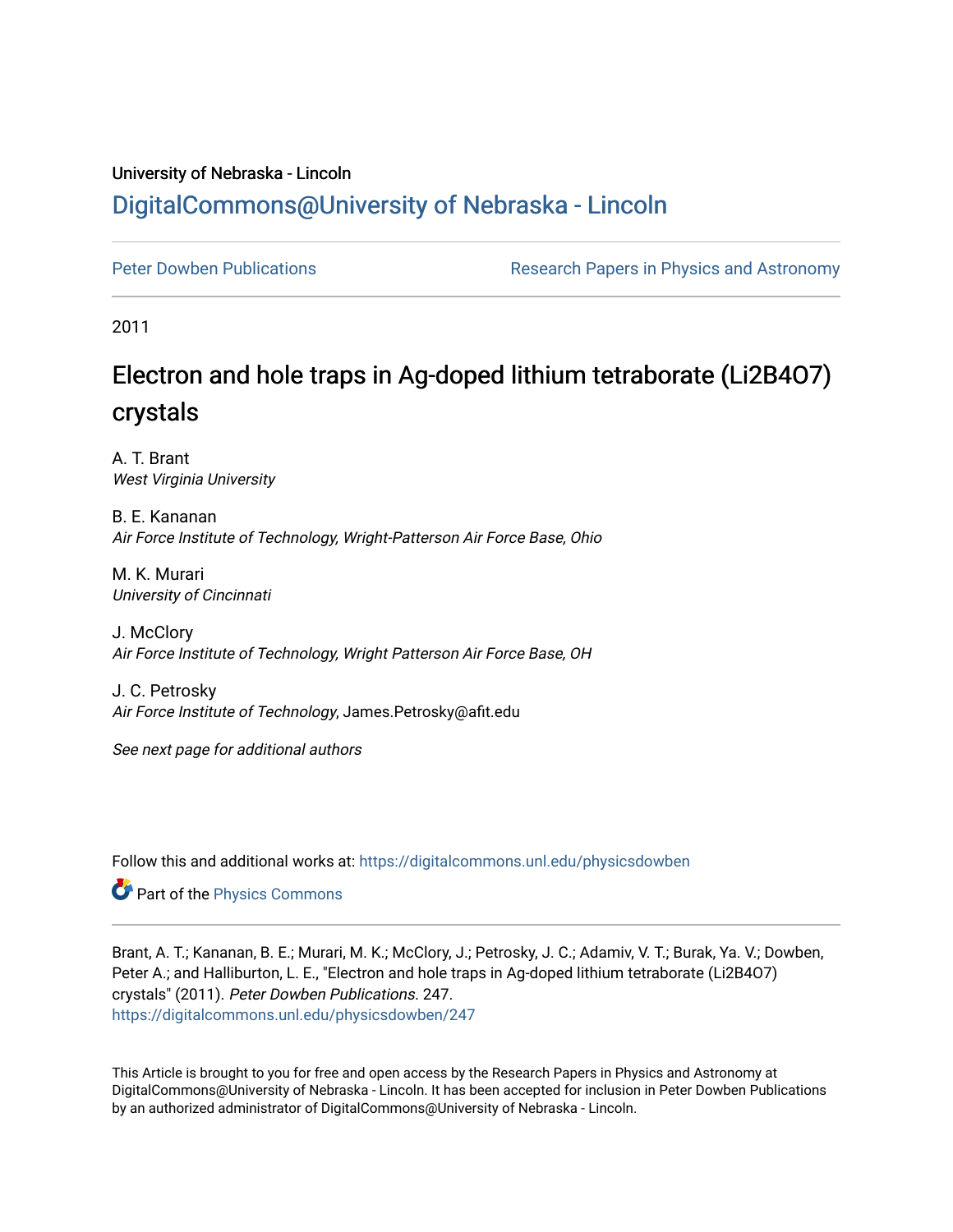### Authors

A. T. Brant, B. E. Kananan, M. K. Murari, J. McClory, J. C. Petrosky, V. T. Adamiv, Ya. V. Burak, Peter A. Dowben, and L. E. Halliburton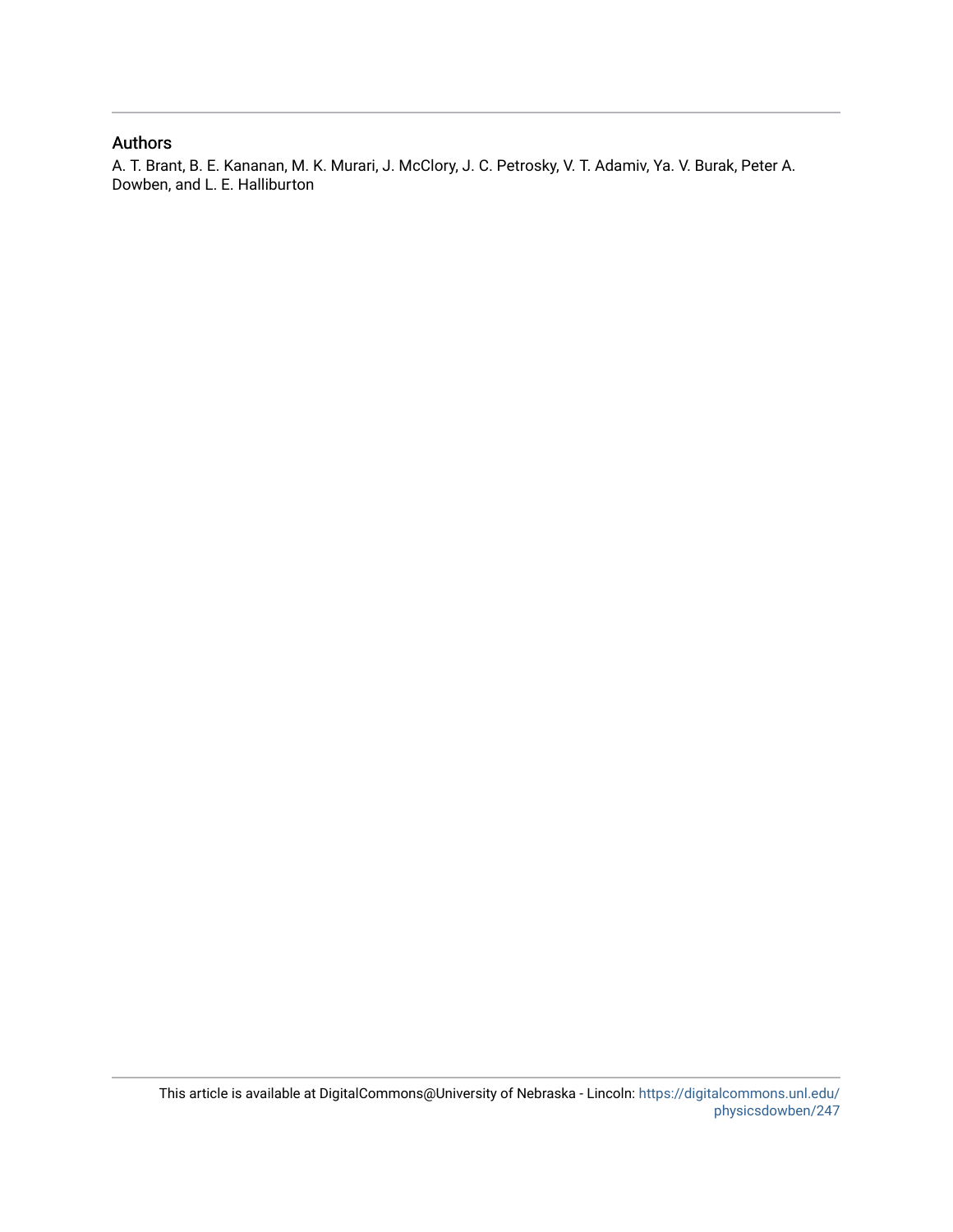## Electron and hole traps in Ag-doped lithium tetraborate ( $Li<sub>2</sub>B<sub>4</sub>O<sub>7</sub>$ ) crystals

A. T. Brant,<sup>1</sup> B. E. Kananan,<sup>2</sup> M. K. Murari,<sup>3</sup> J. W. McClory,<sup>2,a)</sup> J. C. Petrosky,<sup>2</sup> V. T. Adamiv,<sup>4</sup> Ya. V. Burak,<sup>4</sup> P. A. Dowben,<sup>5</sup> and L. E. Halliburton<sup>1</sup> <sup>1</sup>Department of Physics, West Virginia University, Morgantown, West Virginia 26506, USA  $^2$ Department of Engineering Physics, Air Force Institute of Technology, Wright-Patterson Air Force Base, Ohio 45433, USA <sup>3</sup>Department of Geology, University of Cincinnati, Cincinnati, Ohio 45221, USA <sup>4</sup>Institute of Physical Optics, 23 Dragomanov St., Lviv 79005, Ukraine 5 Department of Physics and Astronomy, Nebraska Center for Materials and Nanoscience, University of Nebraska, Lincoln, Nebraska 68588, USA

(Received 17 August 2011; accepted 28 September 2011; published online 10 November 2011)

Electron paramagnetic resonance (EPR), electron-nuclear double resonance (ENDOR), and thermoluminescence (TL) are used to characterize the primary electron and hole trapping centers in a lithium tetraborate  $(L_2B_4O_7)$  crystal doped with Ag. Three defects, two holelike and one electronlike, are observed after exposure at room temperature to 60 kV x-rays. The as-grown crystal contains both interstitial  $Ag<sup>+</sup>$  ions and  $Ag<sup>+</sup>$  ions substituting for Li<sup>+</sup> ions. During the irradiation, substitutional Ag<sup>+</sup> ions (4d<sup>10</sup>) trap holes and two distinct Ag<sup>2+</sup> centers (4d<sup>9</sup>) are formed. These  $Ag^{2+}$  EPR spectra consist of doublets (i.e., the individual  $^{107}Ag$  and  $^{109}Ag$  hyperfine lines are not resolved). One of these hole centers is an isolated unperturbed  $\overrightarrow{Ag}^{2+}$  ion and the other is a  $Ag^{2+}$  ion with a nearby perturbing defect. EPR and ENDOR angular-dependence data provide the g matrix and the 107Ag and 109Ag hyperfine matrices for the more intense isolated hole center. In contrast, the electronlike EPR spectrum produced during the irradiation exhibits large nearly isotropic hyperfine interactions with <sup>107</sup>Ag and <sup>109</sup>Ag nuclei and a neighboring I = 3/2 nucleus (either <sup>7</sup>Li or <sup>11</sup>B). This spectrum is assigned to a trapped electron shared between an interstitial Ag ion and the substitutional  $I = 3/2$  ion. Upon warming, the radiation-induced trapped electrons and holes seen with EPR recombine between 100 and 200 °C, in agreement with a single strong TL peak observed near 160 °C. © 2011 American Institute of Physics. [doi[:10.1063/1.3658264](http://dx.doi.org/10.1063/1.3658264)]

#### I. INTRODUCTION

Lithium tetraborate  $(Li<sub>2</sub>B<sub>4</sub>O<sub>7</sub>)$  crystals doped with Ag are excellent candidates for radiation-detection applications involving light emission. $1-6$  Large high-quality single crystals with controlled doping can be readily grown and their impurity-related radiative processes can be extremely efficient.<sup>[7](#page-8-0)–[13](#page-8-0)</sup> Another important feature of  $Li_2B_4O_7$  crystals is the presence of two isotopes  $(^{6}Li$  and  $^{10}B)$  with large cross-sections for thermal neutron capture.<sup>[14–17](#page-8-0)</sup> Crystals enriched with these isotopes may be used in applications involving neutron detection.

As with all radiation-detector materials, it is important to investigate the point defects, both intrinsic (vacancies, interstitials, and antisites) and extrinsic (intentional or unintentional impurities), which may affect the device performance. Depending on the operating temperature of a device, these defects can act as transient or long-lived electron and hole traps. In some cases, the defects provide new and highly efficient radiative recombination pathways, whereas in other cases they introduce nonradiative recombination pathways that limit the amount of emitted light. For  $Li_2B_4O_7$  crystals, the goals are to identify the active point defects, to establish their possible charge states, and to determine the thermal stability of each charge state. In a recent study,  $18$  the primary intrinsic electron and hole traps in x-ray-irradiated undoped  $Li<sub>2</sub>B<sub>4</sub>O<sub>7</sub>$  crystals were identified as oxygen and lithium vacancies, respectively. That work and the earlier detailed investigations of  $Cu^{2+}$  ions in  $Li_2B_4O_7$  crystals<sup>[9,19–22](#page-8-0)</sup> provide the background information for a comprehensive study of electron and hole traps in Ag-doped crystals.

In the present paper, a  $Li<sub>2</sub>B<sub>4</sub>O<sub>7</sub>$  crystal doped with Ag is exposed to ionizing radiation at room temperature. Electron paramagnetic resonance (EPR) and electron-nuclear double resonance (ENDOR) are used to characterize the filled electron and hole traps. Before the irradiation, a portion of the Ag ions are present as nonparamagnetic  $Ag<sup>+</sup>$  ions (4 d<sup>10</sup>) replacing  $Li<sup>+</sup>$  ions. During the irradiation, these substitutional  $Ag<sup>+</sup>$  ions trap holes and two distinct EPR spectra identified as  $Ag^{2+}$  ions (4 d<sup>9</sup>) are subsequently observed at low temperature. A series of EPR and ENDOR spectra taken with the magnetic field along the high-symmetry directions provide a complete set of spin-Hamiltonian parameters for the more intense of the two  $Ag^{2+}$  hole traps (labeled center A). The exposure to ionizing radiation at room temperature also produces an electronlike EPR spectrum that is assigned to an interstitial Ag ion sharing an unpaired electron with a neighboring substitutional ion that has an  $I = 3/2$  nuclear spin (either  ${}^{7}Li$  or  ${}^{11}B$ ). This latter defect has little angular dependence and only the parameters describing its [001] EPR spectrum are reported. These radiation-induced electron and hole traps become thermally unstable when the crystal is heated above room temperature. The three EPR signals

a)Author to whom correspondence should be addressed. Electronic mail: John.McClory@afit.edu.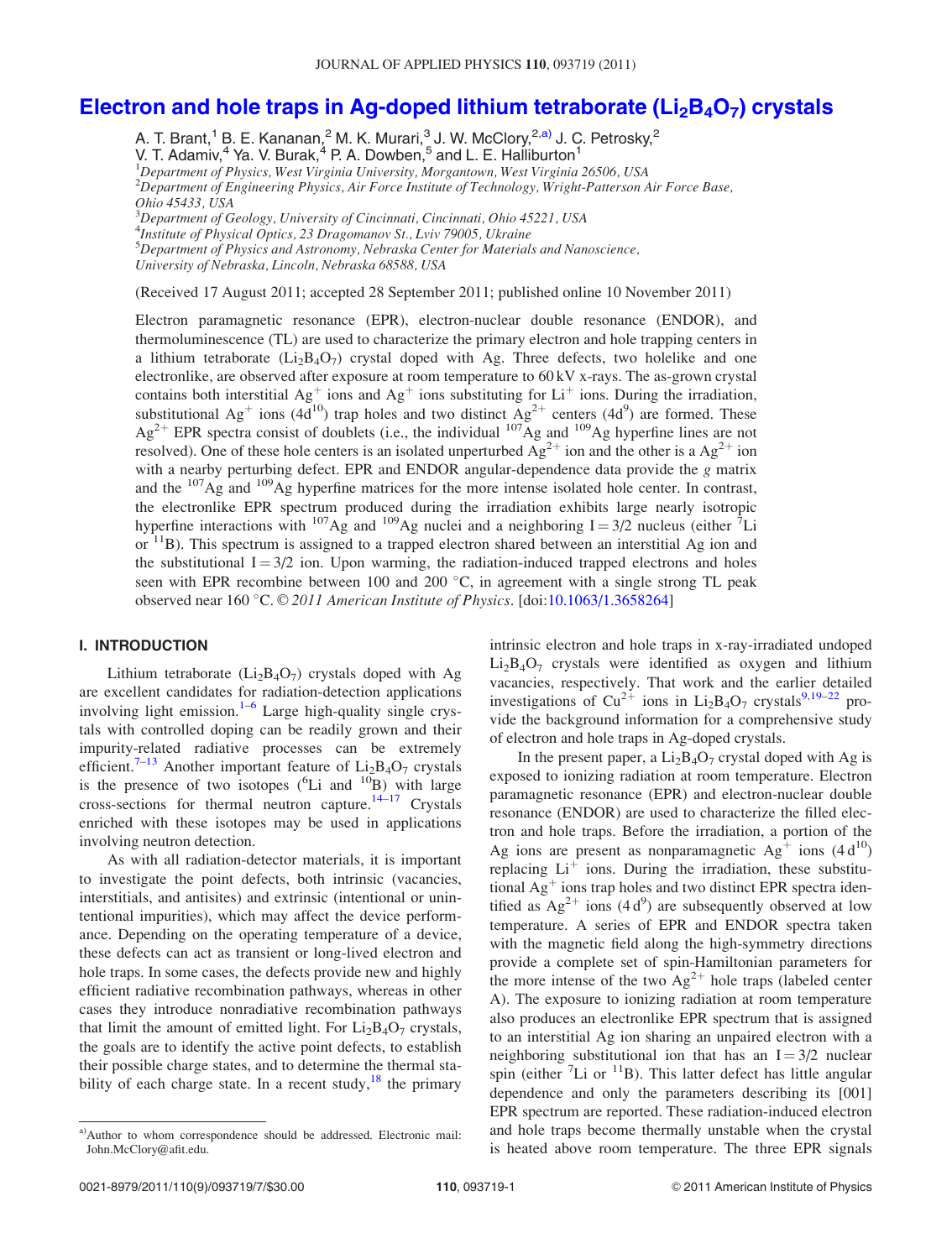disappear together in the 100-200 °C range. Their thermally induced decay correlates with an intense thermoluminescence (TL) peak near  $160^{\circ}$ C.

#### II. EXPERIMENTAL

The Ag-doped single crystal of  $Li_2B_4O_7$  used in the present investigation was grown by the Czochralski technique at the Institute of Physical Optics (L'viv, Ukraine). Oriented samples with approximate dimensions of  $1 \times 5 \times 3$  $mm<sup>3</sup>$  were cut from the larger boule and used in the EPR, ENDOR, and TL experiments.  $Li<sub>2</sub>B<sub>4</sub>O<sub>7</sub>$  crystals are tetragonal (the space group is  $I4_1cd$  and the point group is  $4 \text{ mm}$ ) with lattice constants  $a = 9.475$  Å and  $c = 10.283$  Å at room temperature.<sup>[23](#page-8-0)–[27](#page-8-0)</sup> A unit cell in this crystal contains  $104$ atoms (eight formula units) and the basic repeating structural building block is a  $(B_4O_9)^{6-}$  anionic group. Figure 1 shows this building block along with one adjacent  $Li<sup>+</sup>$  ion and its additional neighboring oxygen ions. In this lattice, there are two inequivalent boron sites and four inequivalent oxygen sites. All of the lithium sites are crystallographically equivalent. Both  $BO<sub>3</sub>$  and  $BO<sub>4</sub>$  units are present. Each oxygen ion has two boron neighbors, and each lithium ion has five oxygen neighbors. The bond lengths and separation distances for the ions shown in Fig. 1 are listed in Table I of Ref. [18.](#page-8-0)

EPR data were taken with a Bruker EMX spectrometer and ENDOR data were taken with a Bruker E-500 spectrometer. Both spectrometers operated near 9.5 GHz. Helium-gasflow systems were used to control the sample temperature and proton NMR gaussmeters were used to measure the static magnetic field. A small Cr-doped MgO crystal was used to correct for the difference in magnetic field between the sample and the probe tips of the gaussmeters (the isotropic g value for  $Cr^{3+}$  in MgO is 1.9800). An x-ray tube operating at 60 kV and 30 mA was used to convert a portion of the Ag<sup>+</sup> ions in the Li<sub>2</sub>B<sub>4</sub>O<sub>7</sub> crystal to the observed paramagnetic charge states. Irradiation times were 10 min. An asgrown sample was clear to the eye and had no EPR signals. After an x-ray irradiation at room temperature, the sample appeared light green. Intensities of the EPR spectra indicate that the combined concentration of  $Ag^{2+}$  trapped hole centers in our irradiated crystal is approximately  $5 \times 10^{17}$  cm<sup>-3</sup>. This estimate is based on comparisons with a calibrated



FIG. 1. (Color online) Schematic representation of a portion of the  $Li_2B_4O_7$ crystal. The five oxygen ions surrounding a lithium site are illustrated along with the basic  $B_4O_9$  group. This view is along an arbitrary direction.

weak pitch EPR sample from Bruker. The concentration of x-ray-induced Ag-related electron traps is similar.

Thermoluminescence data were taken at the University of Cincinnati using a Risø TL/OSL reader (Model DA-20) in the laboratory of Professor Lewis Owen. An internal  $90\text{Sr}$ <sup>90</sup>Y beta source was used to irradiate the sample at room temperature (the exposure time was 5 s and the quartzequivalent dose rate was approximately 0.1 Gy/s). Emitted light was detected with a bi-alkali EMI 9235QA photomultiplier tube. Hoya U340 and Schott BG39 filters were placed between the sample and the photomultiplier tube, thus restricting the detected light to the 300–400 nm range.

#### III. RESULTS AND DISCUSSION

Ionizing radiation (x-rays) is used to produce large concentrations of paramagnetic defects in the Ag-doped  $Li<sub>2</sub>B<sub>4</sub>O<sub>7</sub>$  crystal. The x-rays randomly produce pairs of electrons and holes in the lattice. Many of these electrons and holes immediately recombine, radiatively or nonradiatively, to restore the original lattice; however, a portion of the electrons and holes migrate sufficiently far from each other and encounter a stabilizing entity, such as a vacancy or an impurity. This allows a few of the electrons and holes to become "trapped" at widely separated sites in the crystal and form the observed stable paramagnetic point defects. The following results show that Ag ions act as both electron and hole traps in Ag-doped  $Li<sub>2</sub>B<sub>4</sub>O<sub>7</sub>$  crystals. This contrasting behavior occurs because  $Ag<sup>+</sup>$  ions occupy two distinctly different positions in the as-grown  $Li_2B_4O_7$  crystal. The Ag<sup>+</sup> ions substituting for  $Li<sup>+</sup>$  ions act as hole traps while the Ag<sup>+</sup> ions at interstitial sites act as electron traps.

## A. Trapped hole centers  $(Ag^{2+}$  ions)

Two holelike centers are formed in the Ag-doped  $Li_2B_4O_7$ crystal during the x-ray irradiation at room-temperature. Figure [2](#page-4-0) shows the EPR spectrum taken at  $15K$  with the magnetic field along the [001] direction. Each of these  $S = 1/2$  centers is represented by a pair of equally intense lines. The higher-field pair of lines (labeled center A) is separated by approximately 2.42 mT and the lower-field pair of lines (labeled center B) is separated by approximately 1.93 mT. ENDOR results described later in this section verify that hyperfine interactions with Ag nuclei are responsible for the doublets in Fig. [2.](#page-4-0) Because their magnetic moments are similar, individual hyperfine lines associated with the  $107$ Ag and  $109$ Ag nuclei are not resolved in the EPR spectra, and only a pair of lines separated by the averaged hyperfine splitting is observed for each holelike center. Separate signals from the two Ag isotopes are well resolved in the ENDOR data. Combining the ENDOR identification of Ag nuclei with the observed relatively small hyperfine interactions and large positive g shifts allow us to attribute the two holelike defects in Fig. [2](#page-4-0) to  $Ag^{2+}$  ions substituting for Li<sup>+</sup> ions. Center A represents the larger concentration of defects and is assigned to an isolated unperturbed  $Ag^{2+}$  ion in the Li<sub>2</sub>B<sub>4</sub>O<sub>7</sub> lattice. Center B is assigned to a  $Ag^{2+}$  ion with a nearby perturbing defect. Possible candidates for this perturbation are  $Na<sup>+</sup>$  or  $Ag<sup>+</sup>$  ions occupying adjacent substitutional lithium sites.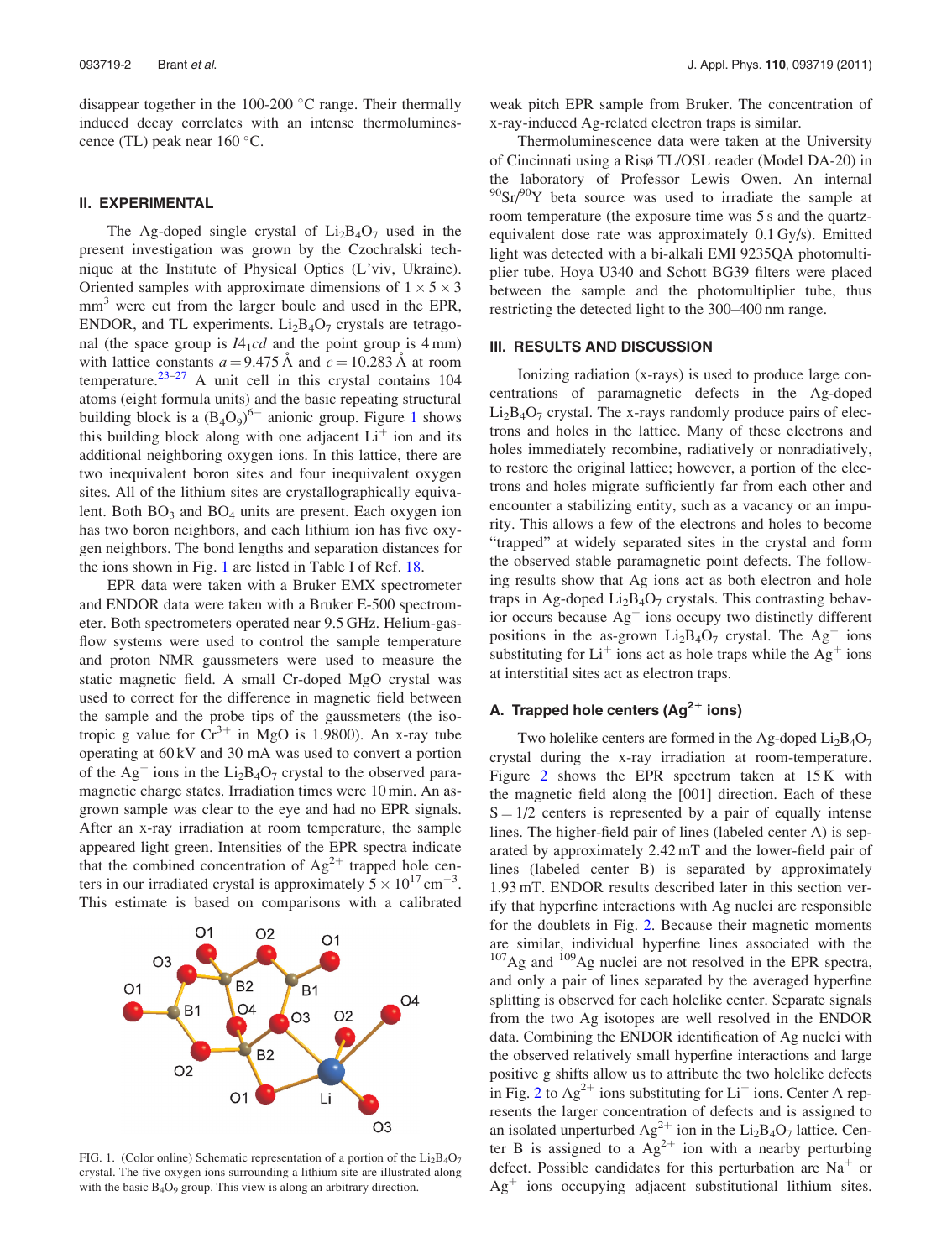<span id="page-4-0"></span>

FIG. 2. EPR spectrum showing two similar radiation-induced  $Ag^{2+}$  ions in  $Li<sub>2</sub>B<sub>4</sub>O<sub>7</sub>$  (labeled center A and center B). The data were taken at 15 K with the magnetic field along the [001] direction. Individual lines due to hyperfine interactions with the <sup>107</sup>Ag and <sup>109</sup>Ag nuclei are not resolved.

Neutron activation results<sup>[28](#page-8-0)</sup> show that large concentrations of Na are present in our  $Li_2B_4O_7$  crystal along with the intentionally large concentrations of Ag. The separation distance in this lattice between a substitutional  $Ag^{2+}$  ion and a neighboring Na<sup>+</sup> or Ag<sup>+</sup> ion on a Li<sup>+</sup> site is 3.13 Å. Surprisingly, we found that center B is not produced by x-rays at 77 K (at this lower temperature, the x-rays only produce large concentrations of center A). As the 77 K irradiated crystal is warmed to room temperature, center B appears.

The g matrix and the  $^{107}$ Ag and  $^{109}$ Ag hyperfine matrices are determined for center A, the holelike center assigned to the isolated substitutional  $Ag^{2+}$  ion. EPR and ENDOR spectra taken at various orientations of the magnetic field provide input for this process. The  $Li<sub>2</sub>B<sub>4</sub>O<sub>7</sub>$  crystals are tetragonal, with point group 4 mm. Thus, center A has eight crystallographically equivalent orientations (or sites) in this lattice. These eight crystallographically equivalent sites are all magnetically equivalent when the magnetic field is along the [001] direction and one doublet is observed, as shown in Fig. 2. When the magnetic field is along the [100] or [110] direction, the eight crystallographically equivalent sites separate into two sets of four. The sets are magnetically inequivalent and two doublets are observed for these directions of magnetic field. There are four magnetically inequivalent sets of sites (and thus four doublets) when the magnetic field is rotated in the (010) plane from the [001] to [100] direction. The EPR spectrum taken with the magnetic field along the [101] direction is shown in Fig. 3.

The following spin Hamiltonian, containing only the electron Zeeman term, was used to determine the g matrix for center A.

$$
\mathbf{H} = \beta \mathbf{S} \cdot \mathbf{g} \cdot \mathbf{B}.\tag{1}
$$



FIG. 3. EPR spectrum of the  $Ag^{2+}$  trapped hole centers. These data were taken at 15 K with the magnetic field along the [101] direction. The four dominant doublets are associated with center A, the isolated  $Ag^{2+}$  ion. The other less intense doublets in this spectrum are assigned to center B.

The directions of the principal axes of the g matrix do not coincide with the crystal axes. Thus, six parameters are required (three principal values and three Euler angles to specify the directions of the principal axes). EPR spectra taken along the [001], [101], [100], and [110] directions were used to obtain the "best-fit" values for these six parameters. Input data consisted of the mid-points of the nine hyperfine-split doublets observed in these four spectra (i.e., nine magnetic field values and their associated microwave frequencies were used to determine the six parameters). These data included one doublet from the [001] spectrum in Fig. 2, four doublets from the [101] spectrum in Fig. 3, two doublets from the [100] spectrum (not shown), and two doublets from the [110] spectrum (not shown). Our least-squares fitting procedure involved the repeated diagonalization of the  $2 \times 2$  Hamiltonian matrix (S = 1/2) obtained from Eq. (1). Final "best-fit" values of the parameters describing the g matrix are listed in Table I. Our g-matrix principal values are in good agreement with the results reported in earlier studies of  $Ag<sup>2+</sup>$  ions in other crystals.<sup>[29–31](#page-8-0)</sup> In Table I, the three Euler angles specifying the directions of the principal axes have

TABLE I. Spin-Hamiltonian parameters for center A, the isolated unperturbed Ag<sup>2+</sup> trapped-hole center in Ag-doped Li<sub>2</sub>B<sub>4</sub>O<sub>7</sub> crystals. The g values are obtained from the EPR spectra and the <sup>107</sup>Ag and <sup>109</sup>Ag values are obtained from the ENDOR spectra. Estimated error limits are  $\pm 0.0002$  for the g values,  $\pm 0.03$  MHz for the A values, and  $\pm 1.0^{\circ}$  for the angles.

|                  |                     | Principal values    |              | Principal-axis directions |  |
|------------------|---------------------|---------------------|--------------|---------------------------|--|
|                  | $^{107}\mathrm{Ag}$ | $^{109}\mathrm{Ag}$ | $\theta$     | Φ                         |  |
| g matrix         |                     |                     |              |                           |  |
| $\mathbf{g}_1$   | 2.0439              |                     | $54.4^\circ$ | $76.9^\circ$              |  |
| $g_2$            | 2.1294              |                     | $73.8^\circ$ | 178.9°                    |  |
| $g_3$            | 2.3708              |                     | $40.2^\circ$ | $289.0^\circ$             |  |
| Hyperfine matrix |                     |                     |              |                           |  |
| $A_1$ (MHz)      | 42.30               | 49.19               | $60.0^\circ$ | $89.4^\circ$              |  |
| $A_2$ (MHz)      | 62.20               | 72.07               | $82.9^\circ$ | $185.6^{\circ}$           |  |
| $A_3$ (MHz)      | 77.05               | 89.12               | $31.0^\circ$ | $285.6^{\circ}$           |  |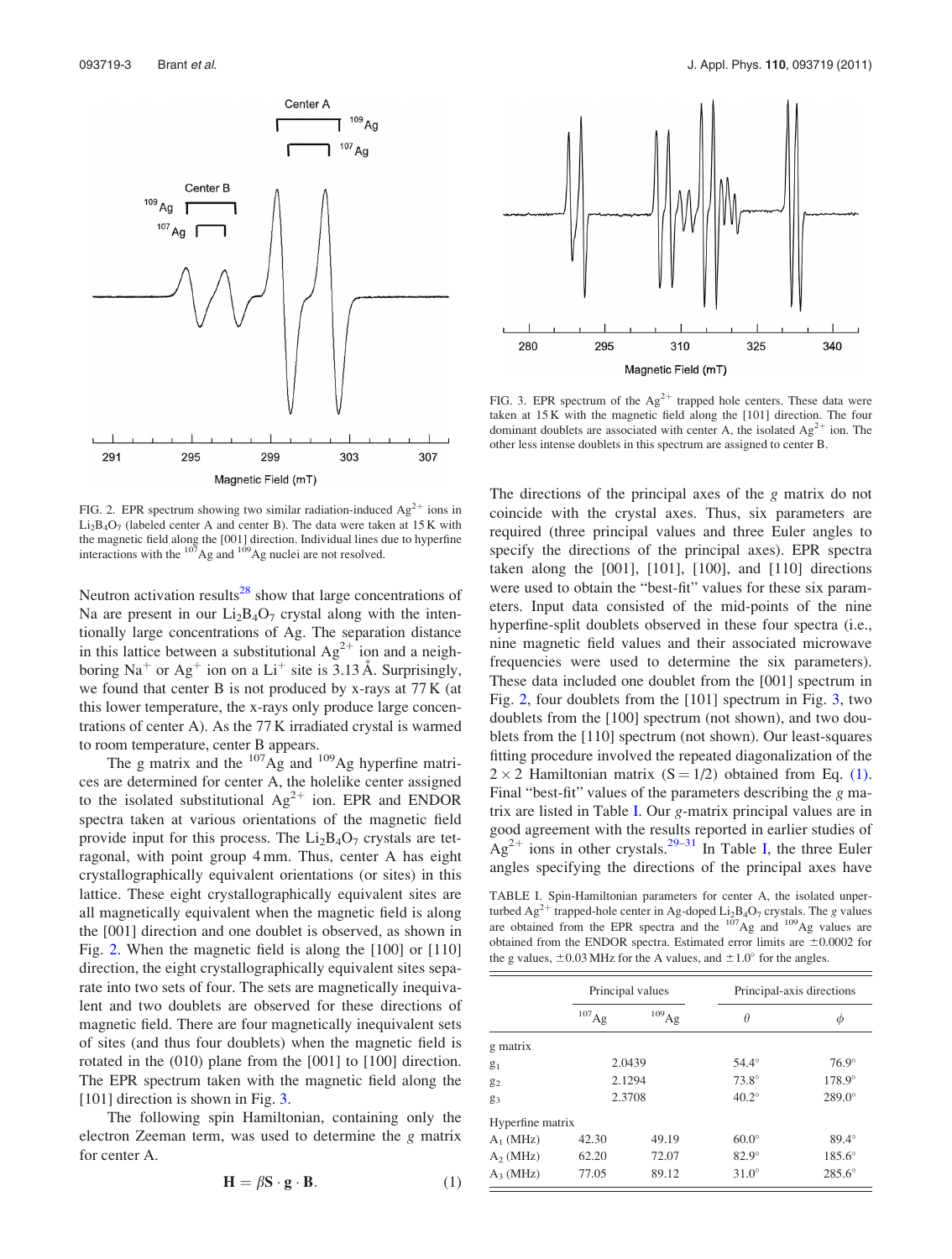been converted to  $(\theta, \phi)$  pairs, where the polar angle  $\theta$  is defined relative to the [001] direction and the azimuthal angle  $\phi$  is defined relative to the [100] direction with positive rotation from [100] toward [010] in the (001) plane. The set of principal-axis directions given in Table [I](#page-4-0) for the g matrix corresponds to one of the eight crystallographically equivalent orientations of the Ag<sup>2+</sup> ion in the Li<sub>2</sub>B<sub>4</sub>O<sub>7</sub> lattice. The sets of principal-axis directions for the other seven orientations are obtained by applying rotations based on the symmetry elements of the lattice.

Figure 4 shows the ENDOR spectrum obtained from the  $Ag^{2+}$  ion in center A when the magnetic field is along the [001] direction. These data were taken at 15 K with the field fixed at 300.56 mT (corresponding to the low-field EPR line of center A in Fig. [2,](#page-4-0) after accounting for the different microwave frequencies of the EPR and ENDOR cavities). As indicated by the accompanying stick diagrams, the lower frequency pair of ENDOR lines is assigned to the  $107\text{Ag}$ nuclei and the upper frequency pair of lines is assigned to the  $109$ Ag nuclei. The linewidths of these ENDOR signals are approximately 240 kHz. A similar set of ENDOR lines was observed in the 28–35 MHz region when the magnetic field was fixed at 297.89 mT (corresponding to the high-field EPR line associated with center B in Fig. [2\)](#page-4-0). These latter results verify that center B is also a  $Ag^{2+}$  ion.

To first-order, the ENDOR spectrum from an  $I = 1/2$ nucleus consists of a pair of lines separated by  $2\nu_N$  and centered on A/2.<sup>[32](#page-8-0)</sup> Here,  $\nu_N$  is the Larmor frequency ( $\nu_N$  $= g_N \beta_N B/h$ ) and A is the hyperfine coupling parameter. Since the parameters  $\nu_N$  and A are both proportional to the nuclear magnetic moment, the two pairs of ENDOR lines in Fig. 4 allow the absolute identification of the responsible nuclei. The mid-points of the upper and lower pairs of lines in this spectrum are 41.29 and 35.67 MHz, respectively. This gives a ratio of 1.158 for these mid-points and agrees very well with the known ratio<sup>[33](#page-8-0)</sup> of 1.1518 for the magnetic moments of the two Ag isotopes. If second-order corrections

 $\mathbf{L}$ 32 35 38 41 44 RF Frequency (MHz)

FIG. 4. ENDOR spectrum from center A, the isolated  $Ag^{2+}$  ion. These data were taken at 15 K while sitting on the low-field EPR line in Fig. [2](#page-4-0). The magnetic field was along the [001] direction. Stick diagrams indicate the assignments of lines to the  $^{107}$ Ag and  $^{109}$ Ag nuclei.

are taken into account, the separations of approximately 0.98 and 0.88 MHz within the high and low frequency pairs of ENDOR lines, respectively, in Fig. 4 also agree with the known Ag nuclear magnetic moments.<sup>[33](#page-8-0)</sup>

The  $107\text{Ag}$  and  $109\text{Ag}$  hyperfine matrices for center A were obtained from the ENDOR angular dependence data by fitting to a spin Hamiltonian having electron Zeeman, hyperfine, and nuclear Zeeman terms

$$
\mathbf{H} = \beta \mathbf{S} \cdot \mathbf{g} \cdot \mathbf{B} + \mathbf{I} \cdot \mathbf{A} \cdot \mathbf{S} - g_N \beta_N \mathbf{I} \cdot \mathbf{B}.
$$
 (2)

Values of the hyperfine parameters were determined independently for the two Ag isotopes. ENDOR spectra taken along the [001], [101], [100], and [110] directions were used to obtain the "best-fit" values for the six parameters describing each matrix. Input data consisted of 17 pairs of ENDOR lines taken with the magnetic field along these four directions. For each direction of magnetic field, a pair of ENDOR lines was obtained from each EPR line in the resolved doublets appearing in the EPR spectra. In total, 34 ENDOR frequencies and their associated magnetic field values were used to determine the six parameters. For a specific isotope, these data included two pairs of ENDOR lines from the [001] spectrum in Fig. 4, eight pairs of lines from the [101] spectrum, four pairs of lines from the [100] spectrum, and three pairs of lines from the [110] spectrum. Our leastsquares fitting procedure involved the repeated diagonalization of the  $4 \times 4$  Hamiltonian matrix  $(S = 1/2, I = 1/2)$ obtained from Eq. (2). The final "best-fit" values of the parameters describing the <sup>107</sup>Ag and <sup>109</sup>Ag matrices are listed in Table [I.](#page-4-0) As was done for the g matrix, the three Euler angles specifying the directions of the principal axes have been converted to  $(\theta,\phi)$  pairs. The EPR and ENDOR angular dependences of center A for rotation of the magnetic field from  $[001]$  to  $[100]$  in the  $(010)$  plane are shown in Figs. 5 and [6](#page-6-0), respectively. The solid curves in these plots were computer-generated using the  $g$  matrix and the  $^{109}$ Ag hyperfine matrix in Table [I](#page-4-0). The discrete points in Figs. 5 and [6](#page-6-0) are experimental data.



FIG. 5. EPR angular dependence in the (010) plane for center A. The solid lines were computer-generated using the  $g$  and  $^{109}$ Ag hyperfine parameters in Table [I](#page-4-0) and a microwave frequency of 9.500 GHz. The discrete points are experimental data.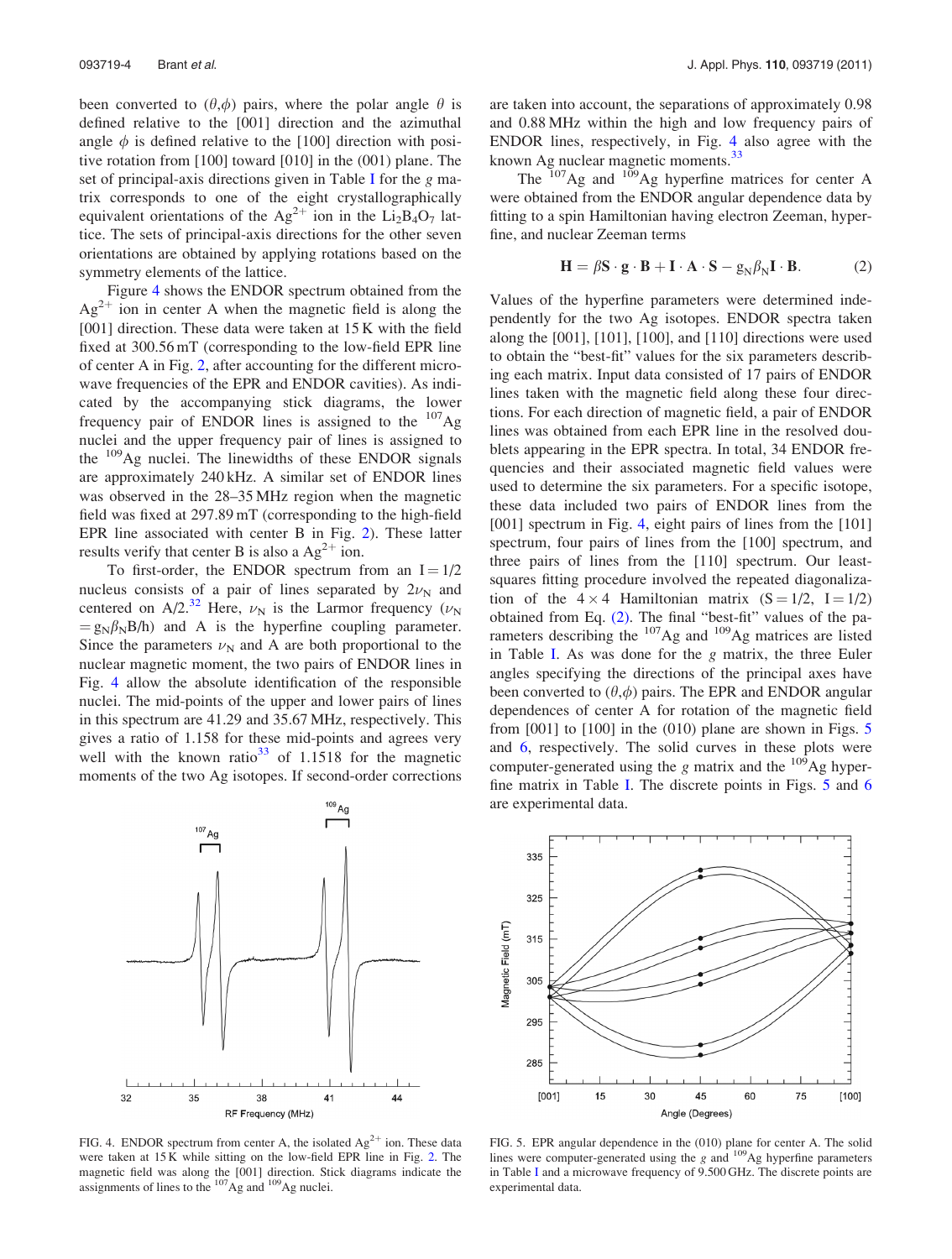<span id="page-6-0"></span>

FIG. 6. ENDOR angular dependence in the  $(010)$  plane for center A. The solid lines were computer-generated using the *g* and <sup>109</sup>Ag hyperfine parameters in Table [I](#page-4-0) and a microwave frequency of 9.500 GHz. The discrete points are experimental data.

A detailed analysis of the principal-axis directions of the g matrix and the hyperfine matrices listed in Table [I](#page-4-0) is not attempted. In general, these directions provide information about the relative orientation in the lattice of the  $Ag^{2+}$  4 d orbital occupied by the trapped hole. This minimum-energy orientation is governed primarily by the relative positions of the five nearest-neighbor oxygen ions (and perhaps also by nearby lithium and boron ions) around the substitutional  $Ag<sup>2+</sup>$  ion. Relating the measured principal-axis directions to the surrounding ion positions is difficult because it is not known which one of the eight crystallographically equivalent defect sites corresponds to the sets of angles given in Table [I](#page-4-0). Local relaxation of the lattice, caused by the larger size of the  $Ag^{2+}$  ion, may also be a complicating factor. Thus, a detailed interpretation of the principal-axis directions for the g matrix and the Ag hyperfine matrices must await the results of first-principles computational studies that can be correlated with our experimental results.

#### B. Trapped electron center

Figure 7 shows the dominant 16-line electronlike EPR spectrum produced in the Ag-doped  $Li_2B_4O_7$  crystal during the irradiation at room temperature with x-rays. These data were taken at 40 K with the magnetic field along the [001] direction. Less intense signals from one or more additional unidentified defects are also present near 317, 340, and 363 mT. The primary 16-line  $S = 1/2$  EPR spectrum can be observed at room temperature and has very little angular dependence. As indicated by the stick diagrams above the spectrum in Fig. 7, this resolved hyperfine pattern is explained by primary interactions with two  $I = 1/2$  nuclei (having nearly equal abundances and the sum being near 100%) and a weaker interaction with one  $I = 3/2$  nucleus (whose abundance is near 100%). The  $107Ag$  and  $109Ag$  isotopes have similar magnetic moments (both have  $I = 1/2$ ) and nearly equal abundances (51.83% and 48.17%, respectively). These properties of the <sup>107</sup>Ag and <sup>109</sup>Ag nuclei provide a consistent



FIG. 7. EPR spectrum from the radiation-induced Ag-related electron trap in a  $Li_2B_4O_7$  crystal. The data were taken at  $40K$  with the magnetic field along the [001] direction. Stick diagrams indicate hyperfine interactions with  $^{107}$ Ag and  $^{109}$ Ag nuclei and with a neighboring I =3/2 nucleus.

interpretation of the two primary hyperfine interactions in Fig. 7. ENDOR experiments on this EPR spectrum were not successful and the  $I = 3/2$  nucleus remains unidentified. The obvious choices for this third interacting nucleus are <sup>7</sup>Li or <sup>11</sup>B, since they are naturally present in the  $Li_2B_4O_7$  lattice.

The *g* value describing the EPR spectrum in Fig. 7 is  $g_c = 1.9930 \pm 0.0001$ , and the hyperfine constants are  $A_c = 770 \text{ MHz}$  for the <sup>107</sup>Ag nucleus and  $A_c = 887 \text{ MHz}$  for the  $^{109}$ Ag nucleus. The hyperfine constant is  $A_c = 110 \text{ MHz}$ for the unidentified  $I = 3/2$  nucleus. Error limits for these three  $A_c$  values are estimated to be  $\pm 0.5$  MHz. The ratio of the measured hyperfine constants for the Ag nuclei is  $109\text{Ag}/107\text{Ag} = 1.1519$ . This agrees very well with the known ratio $33$  of 1.1518 for the magnetic moments of the Ag isotopes. A careful inspection of the spectrum in Fig. 7 shows that the centers of the  $^{107}$ Ag and  $^{109}$ Ag hyperfine patterns are shifted relative to each other by approximately 0.15 mT. This effect is not due to different  $g_c$  values for the two isotopes. Instead, the observed relative shift depends on the magnitude of the hyperfine parameters and results from second-order contributions in the spin Hamiltonian. Specifically, the  $109\text{Ag}$  isotope has a larger A<sub>c</sub> value and thus its spectrum is shifted slightly to lower field even though its  $g_c$ value is the same as the  $^{107}$ Ag spectrum.

We use the measured values of the hyperfine parameters to establish a model for the electron trap in the Ag-doped  $Li<sub>2</sub>B<sub>4</sub>O<sub>7</sub>$  crystal. The  $107Ag$  and  $109Ag$  hyperfine patterns associated with this defect have very large splittings and little angular dependence. Together, these are general characteristics of a  $\text{Ag}^0$  atom (4d<sup>10</sup>5s<sup>1</sup>) that forms when a Ag<sup>+</sup> ion  $(4 d^{10})$  traps an extra electron. Numerous examples of  $Ag^0$ atoms have been reported in the literature.<sup>[30,34](#page-8-0)–[36](#page-8-0)</sup> The Ag hyperfine splittings (887 MHz for  $^{109}$ Ag) observed in Fig. 7, however, are approximately a factor of two smaller than the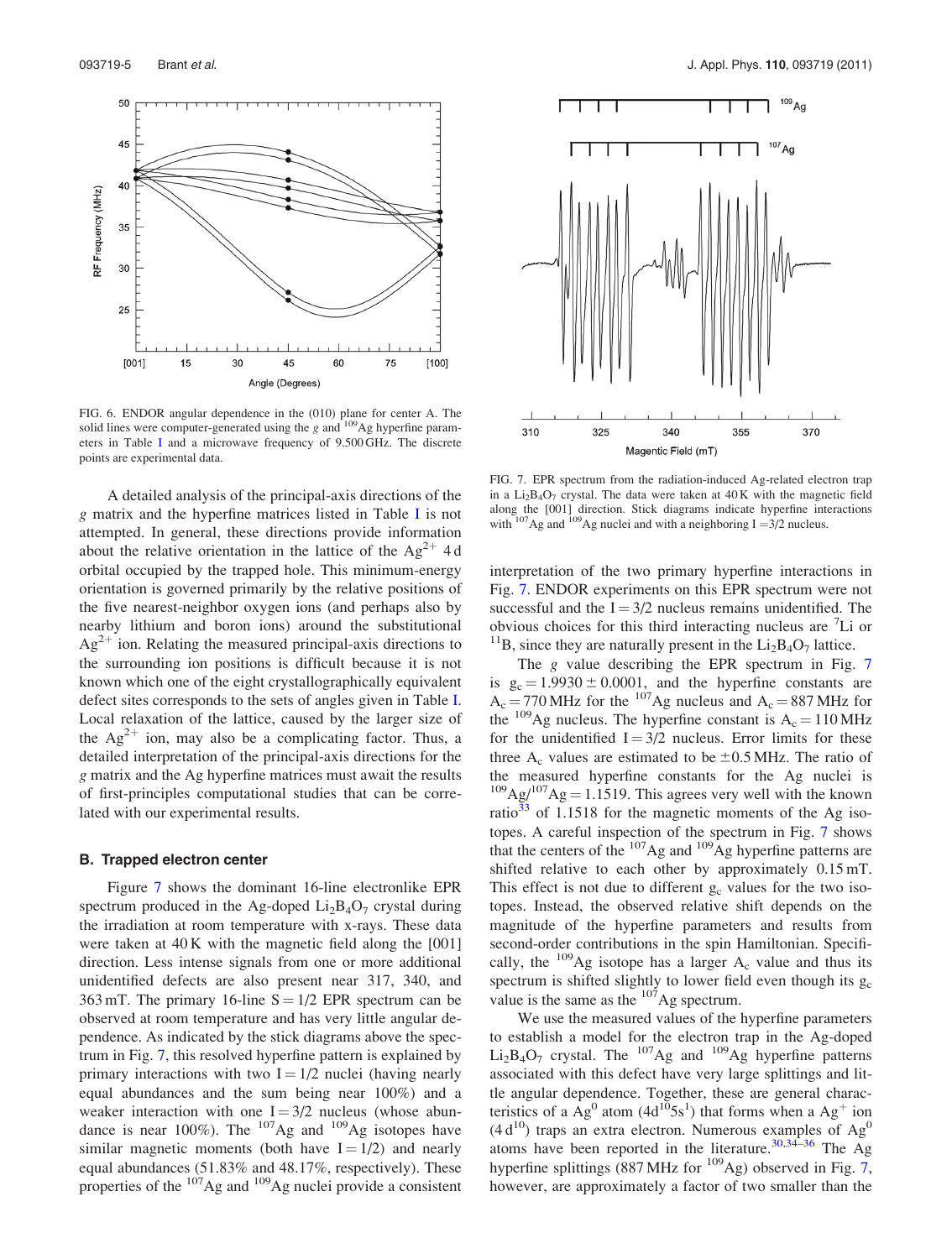typical splittings reported for  $Ag^{0}$  atoms (1300–2100 MHz for  $^{109}$ Ag).<sup>[36](#page-8-0)</sup> Morten and Preston<sup>[37,38](#page-8-0)</sup> predict that a Ag<sup>0</sup> atom will have an isotropic hyperfine interaction of 1831 MHz for the  $109\text{Ag}$  isotope. This means, in our case, that about 50% of the unpaired spin is in a 5 s orbital on the Ag ion, with the remaining portion of the unpaired spin on adjacent ions. The hyperfine interactions in Fig. [7](#page-6-0) arising from the  $I = 3/2$  nucleus suggest that much of the remaining spin density may be located on this ion. Thus, we assign the EPR spectrum in Fig. [7](#page-6-0) to a trapped electron shared between an interstitial Ag ion and a nearby substitutional  $I = 3/2$  ion (either a neighboring  ${}^{7}$ Li or  ${}^{11}$ B ion). Some of the unpaired spin density may also be distributed on nearby oxygen ions. Although only about half of the trapped electron is localized on the silver ion in a 5 s orbital, we will refer to this electron trap as a  $Ag<sup>0</sup>$ atom in Sec. III C. A less likely alternative model for the 16 line trapped electron center in  $Li_2B_4O_7$  is to have a Ag<sup>+</sup> ion substituting for a  $Li<sup>+</sup>$  ion trap the extra electron and share the unpaired spin with a neighboring Li or B ion.

#### C. Thermoluminescence

A series of isochronal pulsed anneals at progressively higher temperatures was used to determine the thermal stabilities of the radiation-induced defects observed with EPR. Figure 8 shows the results obtained by monitoring the intensities of the EPR signals from the electron trap and the isolated hole trap (center A). The following procedure was employed. First, these EPR spectra were recorded at 30 K after the crystal was irradiated at room temperature for 10 min with x-rays. Next, the crystal was removed from the microwave cavity and held for  $3 \text{ min}$  at  $50 \text{ °C}$  in a bench-top furnace. Then, the crystal was returned to 30 K in the microwave cavity, and the EPR spectra were again recorded. This procedure of warming the sample to successively higher temperatures was repeated



FIG. 8. (Color online) Thermal stabilities of the electron trap and the isolated  $Ag^{2+}$  hole trap (center A) obtained by monitoring their EPR spectra during a sequence of isochronal pulse anneals. Also plotted is the thermoluminescence "glow" curve obtained by monitoring the total light output in the near-ultraviolet region. The effective heating rates are different for the two experiments (see the text for details).

in 25 °C steps from 50 to 200 °C. After each anneal, the sample was returned to 30 K where the intensities of the EPR signals were monitored. The data in Fig. 8 show that the EPR signals from the electron trap and the isolated hole trap (center A) thermally decay in the same temperature range. The perturbed hole trap (center B) also thermally decays in this same temperature range. Approximately half of the traps have emptied by  $140^{\circ}$ C and nearly all of them have released the trapped charge by  $200^{\circ}$ C.

Thermoluminescence (TL) data taken from our Agdoped  $Li_2B_4O_7$  crystal are shown in Fig. 8. Light emitted in the near-ultraviolet region is monitored. The heating rate is 0.1  $\degree$ C/s, and the peak of the TL curve appears near 160  $\degree$ C. This heating rate (slowest available for the TL apparatus) was chosen in order to "mimic" the "averaged" heating rate used to obtain the EPR pulsed annealing results plotted in Fig. 8. Although our EPR and TL results in Fig. 8 were obtained under different experimental conditions, they are in good agreement. Thus, we conclude that the  $160^{\circ}$ C TL peak is directly connected with the disappearance of the EPR signals representing the  $Ag^{2+}$  hole traps and the  $Ag^{0}$  electron trap. The TL experiment was repeated with increased heating rates, and as expected, $39$  the peak in the emitted light intensity shifted to higher temperatures. For a heating rate of 0.5  $\mathrm{C\textsc{}/s}$ , the TL peak appeared at 177  $\mathrm{C\textsc{C}}$ . The approximation introduced by Randall and Wilkins $40$  provides a simple method to estimate the activation energy associated with a TL peak. In this approximation, the thermal activation energy is given by  $E \approx 25kT_m$ , where  $T_m$  is the peak temperature. Our TL peak varies from 433 to 450 K, depending on the heating rate, and the corresponding estimate of the activation energy varies from 0.93 to 0.97 eV. There is an uncertainty of at least 20% in the activation energies obtained using this approximation. For comparison, Ege et  $al^3$  $al^3$ . observed a similar TL peak near  $173$  °C with a heating rate of  $1 \degree C$ /s in Li<sub>2</sub>B<sub>4</sub>O<sub>7</sub> samples doped with Cu, Ag, and P and extracted a value of 1.13 eV for the activation energy. (Note: Cu and P impurities were not added to the  $Li_2B_4O_7$  crystal used in the present study.)

The mechanism responsible for the TL peak in Fig. 8 can be simply described by the following sequence of events. When the crystal is exposed at room temperature to ionizing radiation, holes are trapped in the form of substitutional  $\text{Ag}_s^{2+}$  ions and electrons are trapped in the form of interstitial  $\text{Ag}_i^0$  atoms<sup>[41](#page-8-0)</sup>

$$
Ag_s^+ + h^+ \longrightarrow Ag_s^{2+},\tag{3}
$$

$$
Ag_i^+ + e^- \longrightarrow Ag_i^0.
$$
 (4)

As the crystal is warmed above room temperature, the trapped holes and electrons recombine.

$$
Ag_s^{2+} + Ag_i^0 \longrightarrow Ag_s^+ + Ag_i^+ + emitted photon (h\nu).
$$
 (5)

The question of the recombination site remains open since the relative thermal stabilities of the trapped holes and trapped electrons are not known (when one type of trap disappears during warming, the other type of trap also disappears). There are two possibilities, the TL emission process